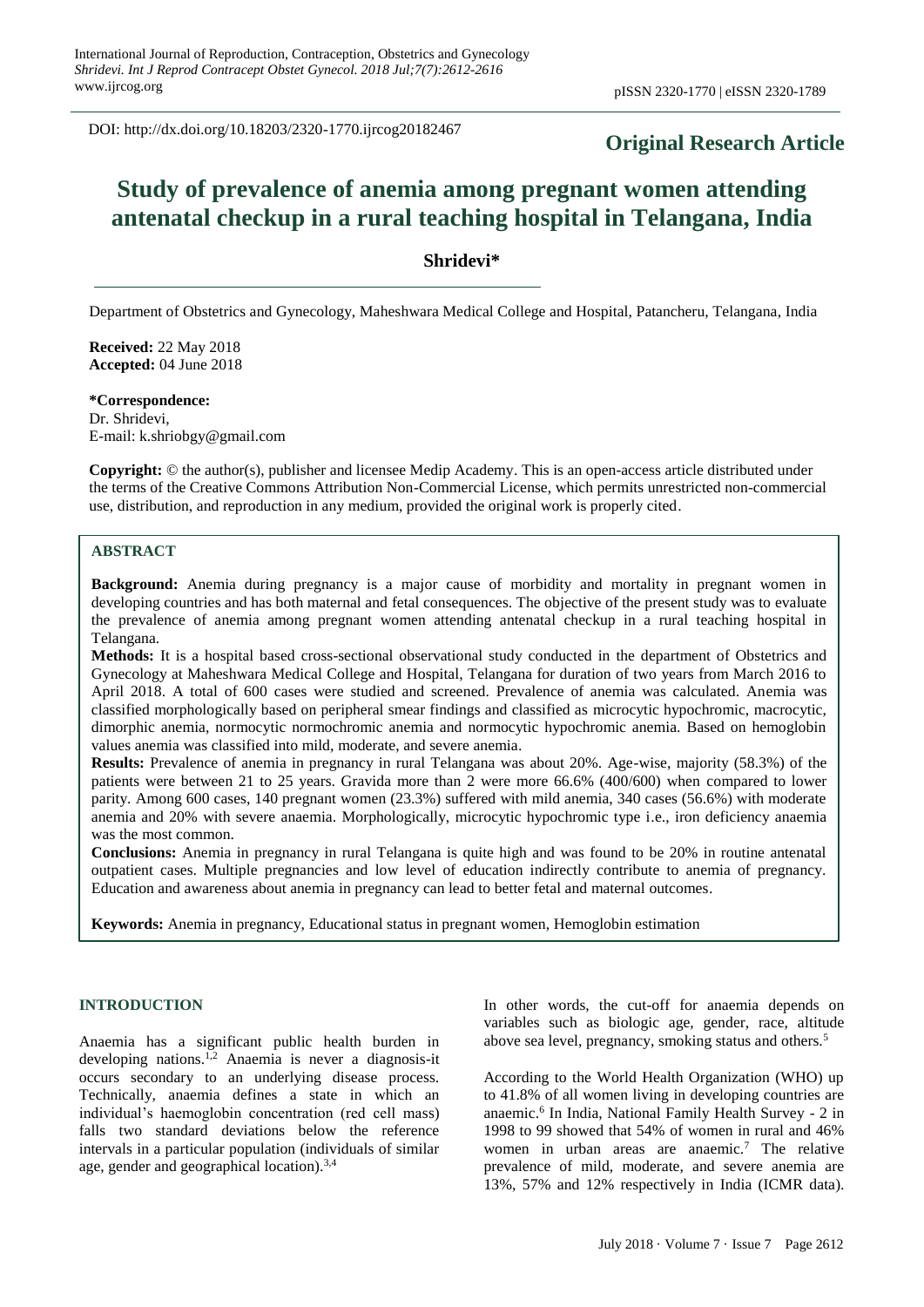According to WHO, hemoglobin level below 11gm/dl in pregnant women constitutes anemia and hemoglobin below 7gm/dl is considered severe anemia. The Center for Disease Control and Prevention (1990) defines anemia as less than 11gm/dl in the first and third trimester and less than 10.5gm/dl in second trimester.<sup>8,9</sup>

Serum Ferritin of 15 microgm/L is associated with iron deficiency anemia.<sup>9,10</sup>

Anemia during pregnancy is a major cause of morbidity and mortality of pregnant women in developing countries and has both maternal and fetal consequences.11-15 It is estimated that anemia causes more than 115,000 maternal and 591,000 perinatal deaths globally per year.<sup>16</sup>

The objective of the present study was to evaluate the prevalence of anemia among pregnant women attending antenatal check-up in a rural teaching hospital in Telangana.

# **METHODS**

It was a hospital based cross-sectional observational study conducted in the department of Obstetrics and Gynecology at Maheshwara Medical College and Hospital, Telangana for duration of two years from March 2016 to April 2018. A total of 600 cases were and screened and studied. Informed consent was taken from all the pregnant women who were included in the study. No ethical issues were involved in the study.

Thorough clinical history was taken from all the cases who attended the antenatal outpatient clinic including gravida, parity, number of abortions, number of live and still births, occupation, personal history, dietary history, socio-economic status and type of family whether joint or nuclear type.

General examination was done with special emphasis on signs of anaemia like pallor, icterus, koilonychia, lymphadenopathy and edema. The tests were done on first antenatal visit of the patient irrespective of the trimester.

Venous blood samples collected in EDTA of all 600 cases were sent to department of Pathology (central laboratory) for routine investigations that included Hemoglobin estimation, complete hemogram, peripheral smear examination, reticulocyte count.

Peripheral smears were taken from all the samples and stained by Leishman's stain. Morphology of RBC, WBC and platelets were studied. Automated Hematology analyzer (Horiba 3-part analyzer) was used.

PCV, MCV, MCH, MCHC and RDW were determined by the automated cell counter. Normal values were taken as follows: PCV 35-45%, MCV 77-95fl, MCH 25-33pg, MCHC 31-37gm/dl and RDW 14.5-16.5.

Anemia was classified based on hemoglobin values into mild, moderate and severe anemia.

Anemia was classified morphologically based on peripheral smear findings and classified as Microcytic hypochromic type, macrocytic type, dimorphic anemia and normocytic normochromic anemia.

## *Inclusion criteria*

- All pregnant women attending antenatal clinics
- Age group from 18 years to 35 years.

#### *Exclusion criteria*

- Age group more than 35 years
- Pregnant women with chronic medical diseases
- Known cases of haemolytic anemias
- Bleeding diathesis
- Ante partum bleeding.

#### **RESULTS**

Total number of pregnant women attending antenatal clinic for duration of 2 years were 3000. Total number of pregnant women with anemia were 600.

Hence, prevalence was calculated as

Total no. of pregnant women with anemia x100/Total no. of pregnant women.

 $600 \times 100 / 3000 = 20%$ 

Hence, prevalence of anemia in pregnancy in a teaching hospital in rural Telangana is about 20%.

|  |  | Table 1: Age-wise distribution of cases. |  |  |
|--|--|------------------------------------------|--|--|
|--|--|------------------------------------------|--|--|

| Age in years | No. of cases | <b>Percent</b> |
|--------------|--------------|----------------|
| 18-19        | 50           | 8.3            |
| $20 - 25$    | 350          | 58.3           |
| $26 - 30$    | 125          | 20.8           |
| 31-35        | 75           | 12.5           |
| Total        | 600          | 100            |

Age of 600 pregnant women with anemia ranged from 18 years to 35 years. The majority of the patients were between ages 20 to 25 years i.e., 350/600 (58.3%). About 8.3 % (50/600) of all the pregnancies occurred among teenagers of 18 to 19 years (Table 1).

#### **Table 2: Parity-wise distribution.**

| <b>Parity</b> | No. of cases | <b>Percent</b> |
|---------------|--------------|----------------|
| Primigravida  | 75           | 12.5           |
| Gravid 2      | 125          | 20.8           |
| More than 2   | 400          | 66.6           |
| Total         | 600          | 100            |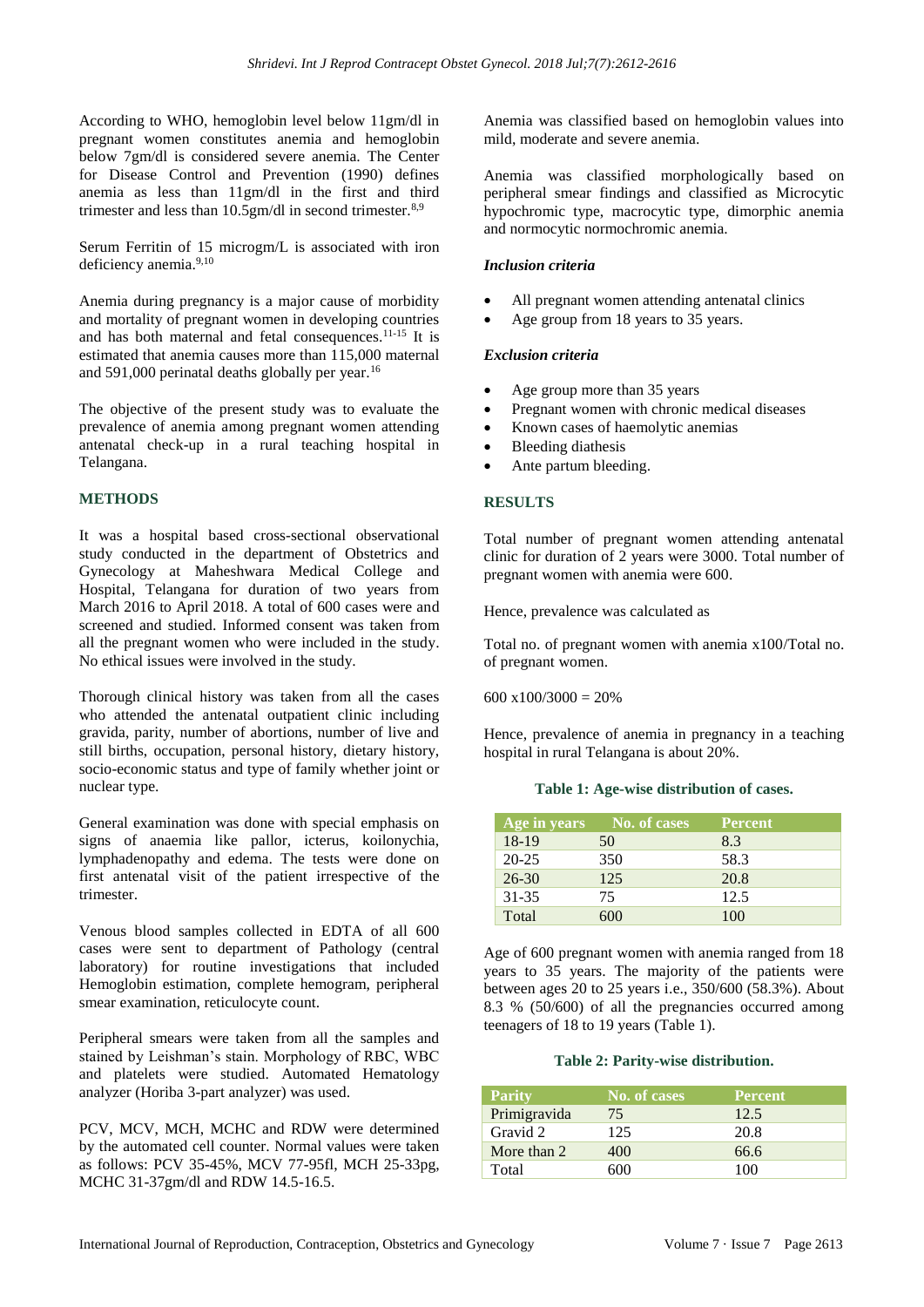In the present study, multigravida was more (400 cases, 66.6%) in number.

| <b>Education</b>      | No. of cases | <b>Percent</b> |
|-----------------------|--------------|----------------|
| Illiterate            | 250          | 41.6           |
| Primary school        | 200          | 33.3           |
| Secondary school      | 100          | 16.6           |
| Graduate and or above | 50           | 8.3            |
| Total                 |              | 1 በበ           |

**Table 3: Educational status-wise distribution of cases.**

Majority of pregnant women (250/600 cases, 41.6%) with anemia were illiterate in our study who were unaware of folic acid and iron supplementation and importance of proper diet during pregnancy (Table 3).

#### *Dietary habits wise distribution*

There were 200 cases (33.3%) that were purely vegetarians and 400 (66.6%) cases that had mixed dietary habits of vegetarian and non-vegetarian diet. In the present study majority (66.6%) of the pregnant women with anaemia were involved in agricultural work. Only 8.3 % were working in companies as staff (Table 4).

Among 600 cases 140 pregnant women (23.3%) suffered with mild anemia, 340 cases (56.6%) with moderate degree of anaemia. 58.3% of pregnant women were between 20-25 years of age group. Severe anaemia was seen in 120 (20%) among all 600 cases (Table 5).

# **Table 4: Occupational status wise distribution of cases.**

| <b>Occupation</b>                    | No. of cases | <b>Percent</b> |
|--------------------------------------|--------------|----------------|
| House wife                           | 150          | 25.0           |
| Agricultural                         | 400          | 66.6           |
| Working women<br>(service employees) | 50           | 8.3            |
| Total                                |              | 100            |

#### **Table 5: Distribution of anaemia.**

| Age in<br>years | <b>Mild</b><br>anemia <sup>1</sup> | <b>Moderate</b><br>anemia | <b>Severe</b><br>anem <u>ia</u> | <b>Total</b><br>no. of<br>cases |
|-----------------|------------------------------------|---------------------------|---------------------------------|---------------------------------|
| 18-19           | 10                                 | 30                        | 10                              | 50                              |
| $20 - 25$       | 85                                 | 200                       | 65                              | 350                             |
| $26 - 30$       | 30                                 | 70                        | 25                              | 125                             |
| $31 - 35$       | 15                                 | 40                        | 20                              | 75                              |
| Total           | 140                                | 340                       | 120                             | 600                             |

Microcytic hypochromic anemia, i.e., iron deficiency anemia was the most common type of anemia in pregnancy and was seen in 82.3% cases followed by dimorphic type/nutritional deficiency type of anemia seen in 13% cases (Table 6).

#### *Distribution of type of family*

Cases belonging to joint families were more (400, 66.6%) as compared to nuclear families (200, 33.3%).

| Age in years | <b>Microcytic</b><br>hypochromic | Macrocytic | <b>Dimorphic</b> | <b>Normocytic</b><br>normochromic | <b>Total cases</b> |
|--------------|----------------------------------|------------|------------------|-----------------------------------|--------------------|
| 18-19        | 36                               |            | 14               | -                                 | 50                 |
| $20 - 25$    | 295                              |            | 43               |                                   | 350                |
| $26 - 30$    | 103                              |            |                  |                                   | 125                |
| $31 - 35$    | 60                               |            | 10               |                                   | 75                 |
| Total        | 494                              |            | 78               | 16                                | 600                |

#### **Table 6: Morphological type of anaemia.**

#### **DISCUSSION**

#### *Age distribution*

In the present study, the total number of participants were 600. The age distribution ranged from 18 years to 35 years. The majority of the patients ie, 58.3% were between ages 21 to 25 years.

Next common age group was between ages 26 to 30 years with 20.8% patients. 12.5% (75/600) were among women aged 31 to 35 years. In a study by Bereka et al the range of the respondents' age was 15 to 39 years, with a mean of 22.9 years and a standard deviation of 3.9 years.<sup>17</sup> Mangla et al in a similar study observed a total of 850 participants and reported a mean age of participants as 26.17 years.<sup>18</sup>

Rajamouli et al studied 269 pregnant women.<sup>19</sup> In their study, 77.3% of pregnant women were between 20-29 years. Lokare et al also reported majority of their subjects between ages 20 to 29 years with an average age of 22.7 years.<sup>20</sup> About 2% of all the pregnancies occurred among teenagers and 5% were among women aged 30 years and above in their study. Present study findings compare well with the above authors.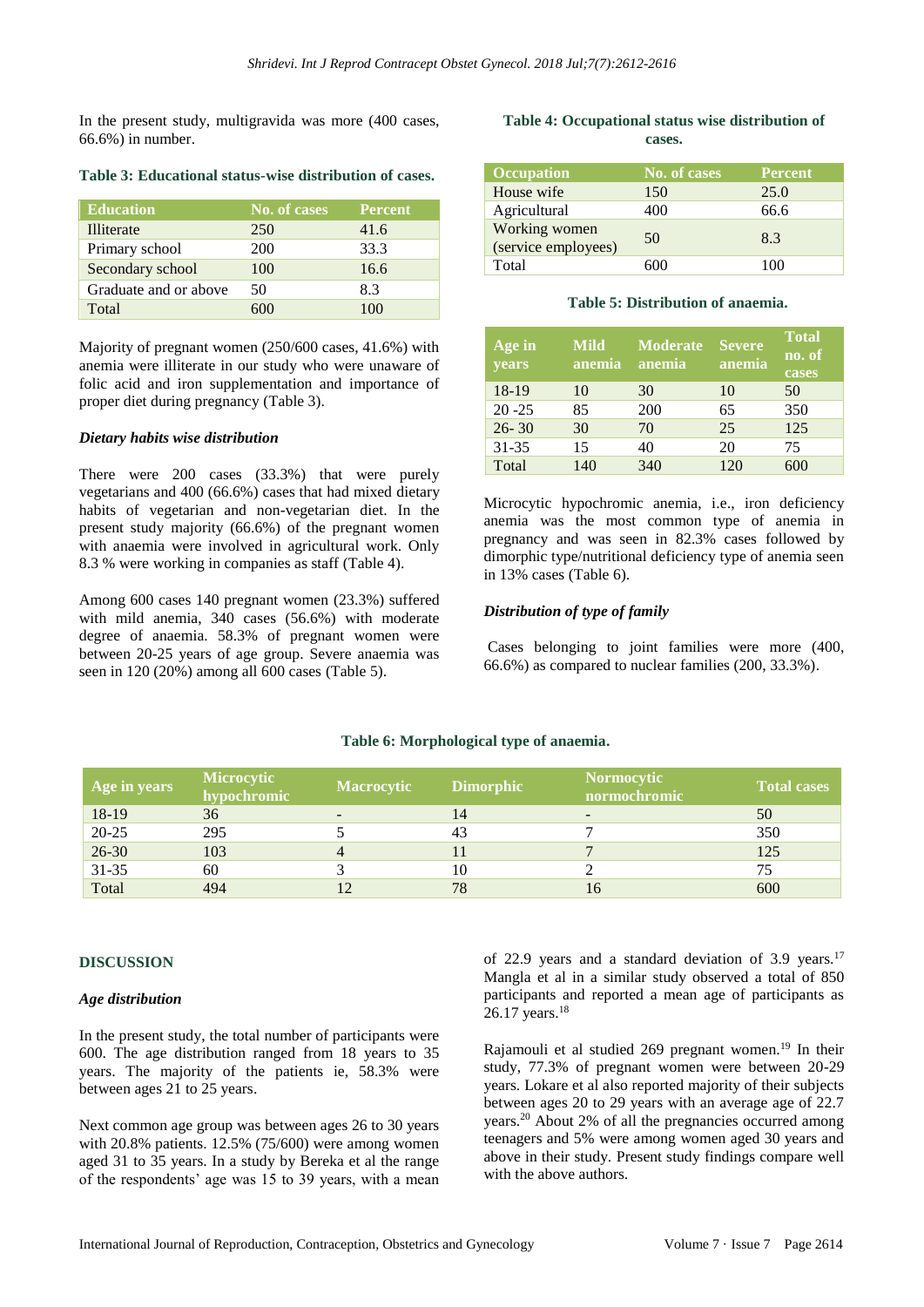## *Distribution of anemia*

In the present study, among 600 cases, 140 pregnant women (23.3%) suffered with mild anemia, 340 cases (56.6%) with moderate anemia and 20% of pregnant women had severe anemia. Rajamouli et al reported mild anemia in 28.0%, moderate anemia in 36.8% and severe degree of anaemia in 6.9% of their cases.<sup>19</sup>

Taner et al observed that out of total 1221 women had come for delivery during the study period, 508 had a hemoglobin level <11 g/dL and 713 had a level of  $\geq$ 11  $g/dL$ <sup>21</sup> Mangla et al in a similar study reported mild, moderate, severe and very severe anaemia in 41.76%, 37.05%, 15.88% and 3.29% of their cases respectively. 18

#### *Prevalence of anaemia*

In the present study, prevalence of anemia in pregnancy in a rural teaching hospital in Telangana was about 20%. Rajamouli and coworkers reported higher prevalence of anaemia (43.9%) in second gravida and 25.7% in 2nd trimester pregnant women.<sup>19</sup> Mangla et al observed prevalence of anemia as 98% among the pregnant females in rural India in their study.<sup>18</sup> Lokare et al observed the overall prevalence of anemia among pregnant women to be  $87.2\%$ .<sup>20</sup> The prevalence of mild, moderate and severe anemia were observed as 24.7%, 54.5%, and 7.9%, respectively.

#### *Educational status*

In the present study majority of pregnant women with anemia were illiterate who were unaware of folic acid, iron supplementation and importance of nutritious diet during pregnancy. Rate of illiteracy was 41.6% in our study. Bereka et al observed in their study that 301 (72.2%) had no formal education while the remaining 27.8% were educated till primary level and above.<sup>17</sup> Rajamouli et al also observed that in the education category, majority of the patients suffering with anaemia were illiterates (46.4%) as compared with other education levels.<sup>19</sup> Anaemia was less (23.6%) in primary school educated population. Its prevalence was still low in secondary school (19.2%) and graduates/postgraduate population (10.8%). Mangla et al observed that 21.5% of their females were illiterate, while 19.76% and 16.7% had studied up to primary and secondary levels respectively.<sup>18</sup> Remaining 42.47% were graduates or post graduates. Present study findings compare well with the above authors.

#### *Parity status*

In the present study, parity-wise, gravida more than 2 were more i.e., 66.6% when compared to Gravida 2 that were 20.8%. Primigravida were 12.5% only. Mangla et al in their study observed that 25.52% were primigravida, 36.7% were para one and 16.0% were multipara.<sup>18</sup>

#### *Occupation status*

In the present study, majority of the pregnant women (66.6%) with anemia were agricultural workers and only 8.3% were working in companies as staff. Housewives accounted for 25%. Bereka et al observed 36.5% of their responding women were house-wives and 32.2% of them were milk and fuel wood sellers.<sup>17</sup> In the study by Rajamouli et al high prevalence (96.8%) of anemia was seen among housewives and agricultural labours, whereas, only 3.2% employees had anemia.<sup>19</sup>

# *Type of family*

In the present study, 66.6% (400/600) were living in joint family and 33.3% (200/600) were living as nuclear family. Lokare et al also observed similar findings of 45.4% belonging to joint family and 37.7% belonging to nuclear family.<sup>20</sup>

#### *Morphological type of anemia*

In the present study, most common type of anemia was reported as microcytic hypochromic type i.e., iron deficiency anaemia followed by folate deficiency anaemia. Almost 75% anaemias in pregnant women are iron deficiency type followed by folate and dimorphic anaemias as reported by other authors.<sup>22</sup>

#### **CONCLUSION**

Anemia in pregnancy in rural Telangana is quite high and was found to be 20% in routine antenatal outpatient cases. Multiple pregnancies and low level of education indirectly contribute to anemia of pregnancy. Education and awareness about anemia in pregnancy can lead to better fetal and maternal outcomes.

*Funding: No funding sources Conflict of interest: None declared Ethical approval: Not required*

# **REFERENCES**

- 1. World Health Organization (2008) World-wide prevalence of anaemia 1993-2005. WHO, Geneva.
- 2. World Health Organization (1992). TНe prevalence of anaemia in women: a tabulation of available information, Geneva.
- 3. Wiwanitkit V. Introduction to tropical anemia. Tropical Anaemia. Nova Science Publishers. New York. 2007;1:1-7.
- 4. Adewoyin AS. Approach to anaemia, diagnosis in developing countries: focus on aetiology and laboratory work-up. Int Blood Res Review. 2015;4(1):1-13.
- 5. Sullivan KM, Mei Z, Grummer‐Strawn L, Parvanta I. Haemoglobin adjustments to define anaemia. Trop Med Int Health. 2008;13(10):1267-71.